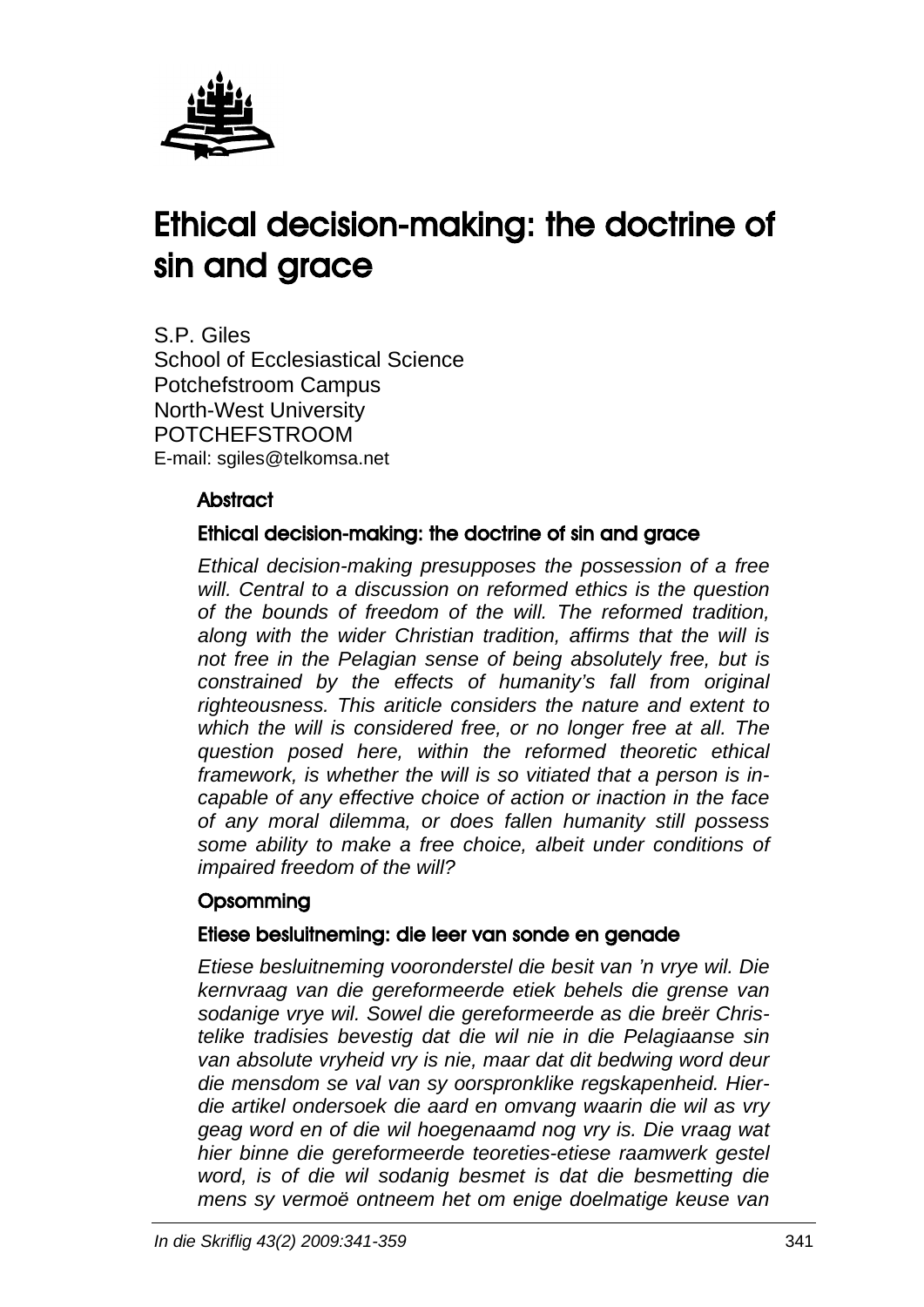*optrede, of gebrek daaraan, uit te oefen; en of die gevalle mens nog steeds in 'n mate die vermoë beskik om 'n vrye keuse uit te oefen, selfs onder die voorwaardes van 'n beskadigde vryheid van die wil.*

# 1. Introduction

It is possible to remain within the reformed tradition without prejudice to membership of this tradition so long as one can affirm, *solo Christo*, *sola fide*, *sola gratia*, *sola scriptura*, as taught in the Forms of unity and the catechisms. One can also remain within the reformed fold if one affirms that the will is either so totally ruined that a person can make no meaningful choice, or that the will is indeed ruined, but a person, under certain conditions, can make meaningful choices. In the face of divergent reformed opinion on the bounds of the will, and so as to establish some degree of certainty about man's ethical abilities, the author of this article will argue that under certain constraints, fallen humanity, degenerate and regenerate alike, is possessed of a freedom with respect to ethical decision-making.

# 2. Free will, bonded will

When moral conflicts arise between gospel and constitutional imperatives the reformed tradition considers these moral dilemmas from within its proper ethical parameters. These reformed parameters comprise principally: Calvin and his successors' theologies, reformed creeds and catechisms, and acts of synod, the gauge of which is God's will infallibly revealed in sacred Scripture.

Under consideration in this article is inter alia the understanding of two interrelated Christian concepts: the fall, and the will. The reformed doctrine of the fall, and its consequences for the will, are pivotal to an understanding of the process of resolution of moral dilemmas within the reformed theoretical framework of ethics. Undifferentiated fallen humanity's capacity to make decisions in the face of choices between moral good and evil, good and good, and evil and evil, is a moot point with reformed theology and ethics. The debate centres on the modes of God's graceful dealings with the regenerate and unregenerate alike, to be precise, the acceptance or denial of the doctrine of common grace. It is possible to accept or deny the doctrine of common grace within the reformed tradition and remain within it as it is likewise possible to hold the doctrine of supralapsarianism and infralapsarianism and remain reformed.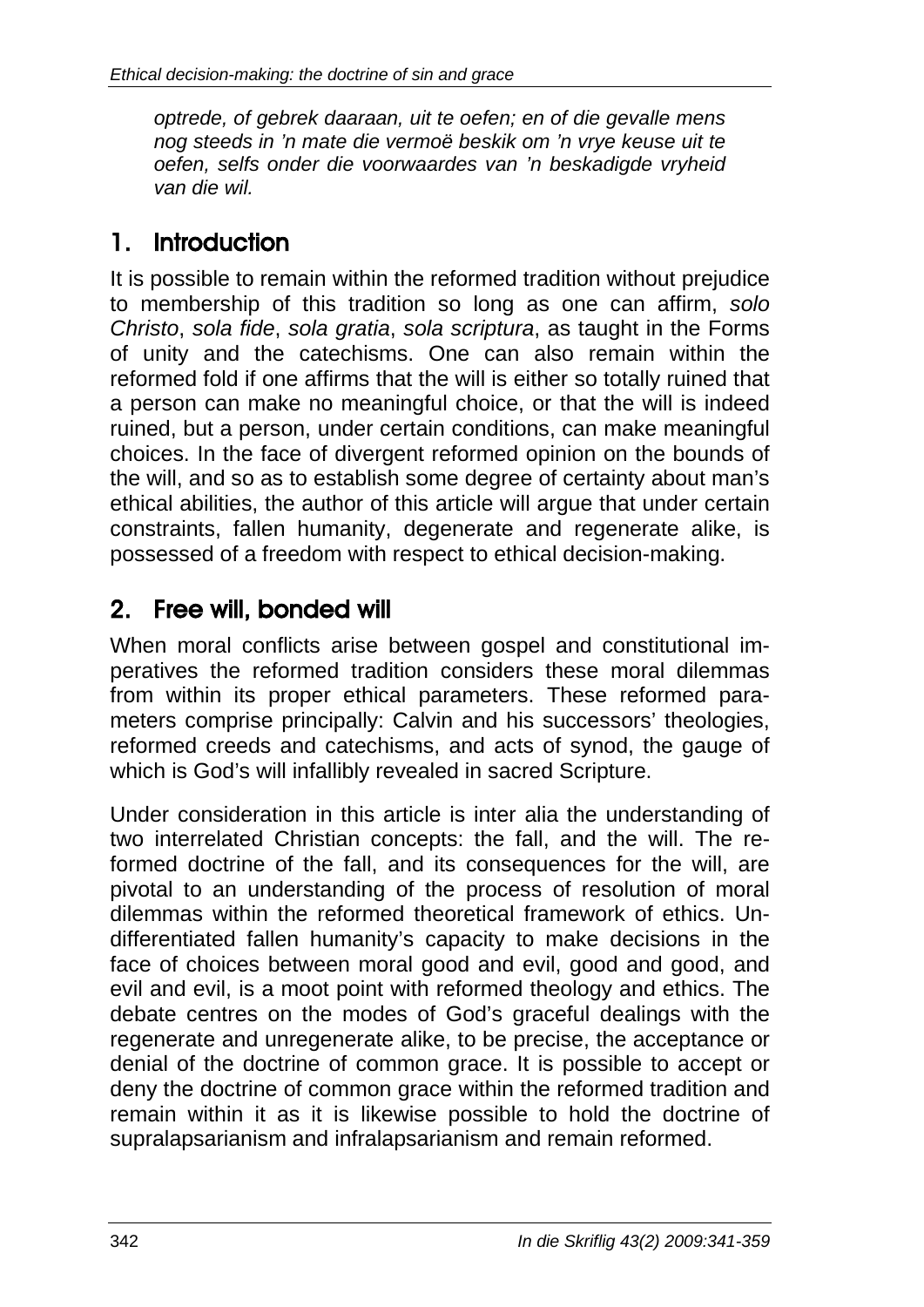By God's grace, argues Abraham Kuyper, all rational human beings, regenerate and unregenerate, are capable of making and indeed do make moral decisions within diverse ethical theoretical frameworks with regard to, for example, the common good (Kuyper, A. 1903: 238-243). Kuyper maintains that God ceaselessly involves himself in the world and in the lives of the regenerate and unregenerate alike, and this, with regard to the unregenerate, God effects by common grace.

Gemeene gratie […] heeft alleen een *negatief* doel t.w. de volledige ontwikkeling van het gif der zonde te stuiten. Naar dit tweërlei doel is, zijn ook de middelen, en zulks wel in dien zin, dat de middelen der gemeene gratie nooit iets positief *ten leven* in den *dooden* zondaar kunnen uitwerken; maar dat ze zeer wel bij de bekeering kunnen invloeien. (Kuyper, 1903:243.)

Some scholars, within reformed ethics and theology, however, represented by Herman Hoeksema, for one, deny that the apparent morally good actions of the unregenerate are in fact so, as they are not beneficiaries of particular grace for a particular people. From a radical supralapsarian standpoint, Hoeksema maintains that God is ceaselessly active in preserving the sinful condition of the unregenerate (Hoeksema, 2004, 1:236-237). This article addresses these divergent doctrinal opinions.

To highlight the distinctive reformed doctrine of the will, and its implications for ethical decision-making, as and when appropriate, useful reference is made to the Roman Catholic doctrine of the will. This comparison is valuable, since the reformed theological tradition defines itself over and against the Roman tradition. Comparing and contrasting these doctrines of the fall and the will is an aid in understanding the extent to which fallen humanity is totally depraved with respect to the will, which in turn, determines the understanding of fallen humanity's ethical capacity. The relevant debate within the reformed theoretical framework of ethics is the degree to which human nature is vitiated, and the extent to which this vitiation impairs ethical decision-making and moral choice among the regenerate and unregenerate alike.

### 2.1 Free will, bonded will: a reformed perspective

Throughout his writings, Calvin intermittently protests that he is not overly concerned about the use of words "providing a sound understanding of the reality is retained" (Calvin, 1996:69). Reformed theology's understanding of the fall accords with other Christian tradi-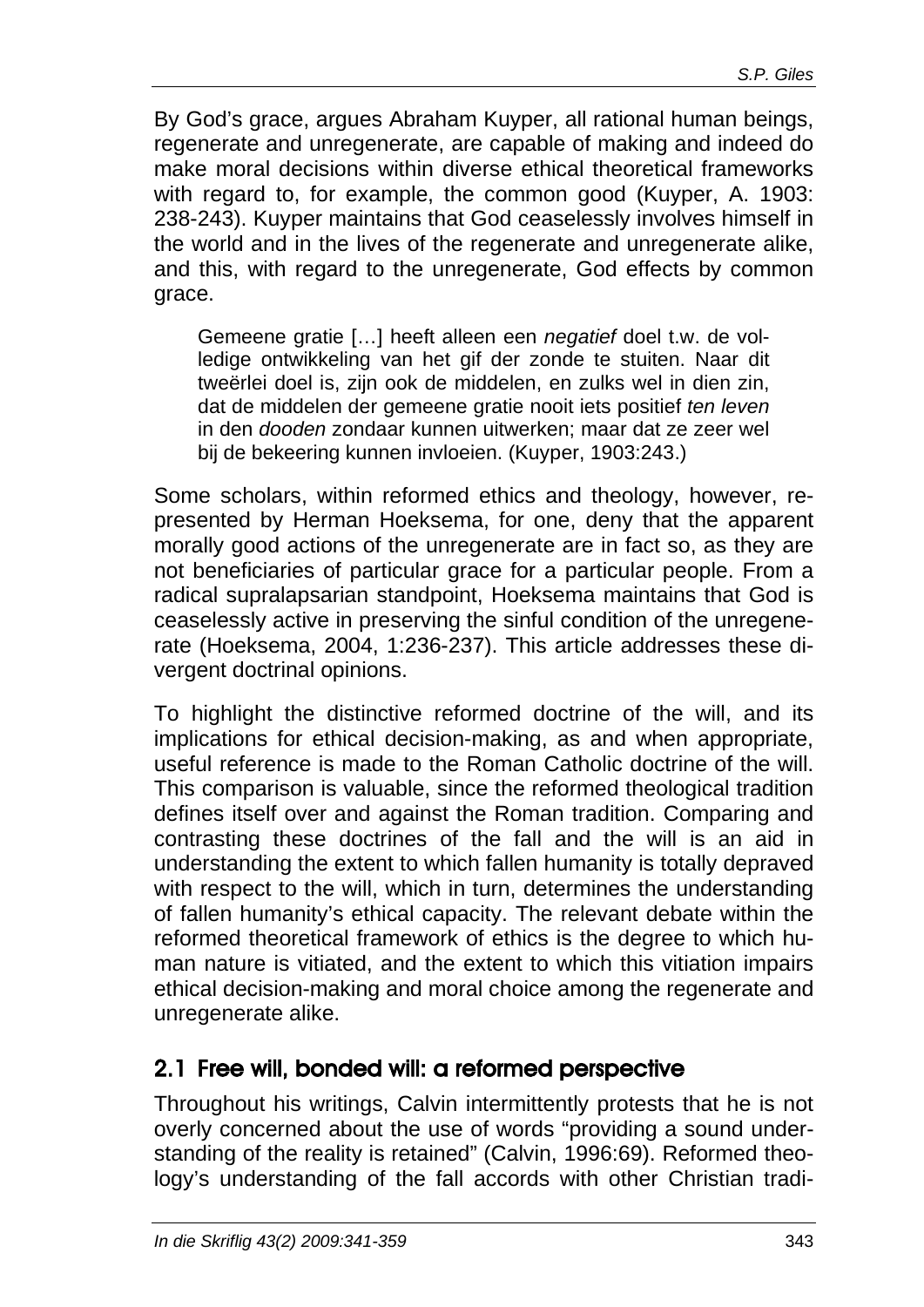tions' understanding of Genesis 3, that Adam and Eve, man's first parents, lived in total harmony with God until they voluntarily succumbed to the serpent's temptation to equality with God. Reformed theology holds that this act of disobedience destroyed the necessary condition for free will, i.e. the total harmony between God's will and man's will. Calvin, then, holds the will to be no longer free but bound by sin's fetters (Calvin, *Inst*. 2.2.7; 1960:249-250). In his treatise, "The bondage and liberation of the will", Calvin declares freedom and bondage to be mutually contradictory (Calvin, 1996:68). Contrariwise, Roman Catholic doctrine states that after the fall, man's will is free, but now, because enslaved to sin, it is limited and fallible (Roman Catholic Church, 2001, Art. 1739:389).

Calvin, therefore, avoids the term "free will" scrupulously, for he fears that understanding of sound reality cannot be safeguarded. "But how many men are there, I ask, who when they hear free will attributed to man do not immediately conceive him to be master of his own mind and will, able of his own power to turn himself to either good or evil?" (Calvin, 1996:69). Here, as ever, Calvin is alert to Pelagianism and its variants. These hold man is born in original innocence, and by the act of his proper will, and independently of God's grace, is able to turn from sin to God. The Council of Orange (AD 529) condemned this doctrine, affirming original sin, and confirming that God's grace, of necessity, precedes man's turning from sin to God.

Henceforward, the term *will* rather than *bonded will* or *unfree will* is used, and is understood in the reformed sense as bonded or unfree. Unless otherwise stated, the use of the term *free will* is understood in the Pelagian sense.

In keeping with other Christian traditions, reformed Christian anthropology posits a correlation between the fall and the will. Adhering to the reformed tradition, the central thesis of this article is that undifferentiated fallen man, notwithstanding his total depravity, retains the inalienable status of the image of God, and a will with the capacity to effect ethical choice. This article considers the correlation between the fall and the will, and how it affects ethical choice.

## 2.2 In the beginning: creation

In order to appreciate the nature and consequence of the fall of man, it is necessary to reflect upon man's prior state of perfection, which is generally termed in the reformed tradition, "original righteousness". The locus for this is the Garden of Eden.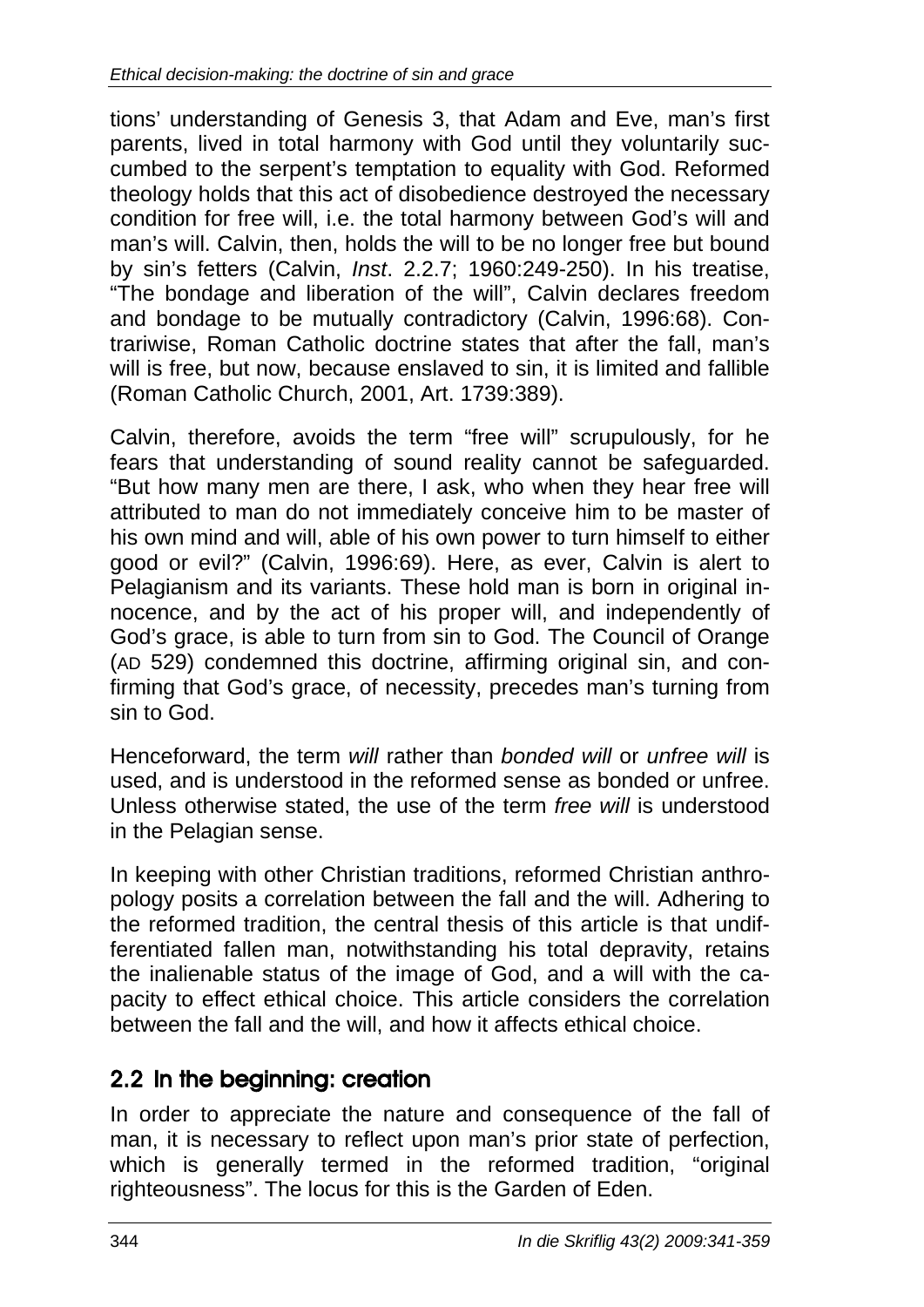The concern of Genesis 1-2 is not primarily the created universe with man at its centre and summit. Its interest is the relationship between God the Creator and God's creation. The purpose of which is twofold: to proclaim God the Creator's absolute sovereignty and transcendence over all creation, and his simultaneous immanence within it. Genesis 1-2 establishes the divinely revealed premise that God is Creator of all, subject to no one other, and to no thing other. There is no cooperation or conflict between God and gods; no cooperation or conflict between creating forces; no conflict between opposing moral forces of good and evil. God has no rivals. God alone commands, "Let there be ...; and there was" (Gen. 1:3-26). God alone fashioned man from the dust of the ground and brought him to life (Gen. 2:7). God took counsel with himself only (Gen. 1:26).

God's imminence in creation affirms that God's relationship to man and creation is not remote in nature, for God ties himself to creation by creating man in the image of God. The essential meaning of "created in the image of God" is relational (Gen. 1:26-31; 2:7), and man's task as the image of God can be performed meaningfully only in relationship to God, to man, and to creation because God first establishes a meaningful relationship with man.

Genesis 1-2, then, describes man's God-given dominion over creation and his freedom to act within creation with respect to God his Creator (Gen. 1:28-31; 2:19-20a). However, Genesis 1-2, noticeably does not relate that man's rule over creation establishes man's autonomy with respect to God the Creator, nor with respect to God's creation. The teaching of the first two chapters of Genesis is that man's freedom is not autonomous freedom but theonomous freedom. Man at the dawn of creation is demonstrably free, yet demonstrably dependent upon God, absolutely sovereign. In short, according to Genesis 1-2, man is free not in relation to self, but free in relation to God and creation. Man is dependent upon God for his very existence: "… then the Lord God formed man from the dust of the ground, and breathed into his nostrils the breath of life; and the man became a living being" (Gen. 2:7). "Man is made the servantfriend of God" (Hoeksema, 2004, 1:279). Adam and Eve's freedom is circumscribed by their essentially dependent relationship with God. Created in the image of God, they alone stand in a conscious dependent relationship to God. All else in creation flies, floats, stands, sits, or lies in an essentially unconscious dependent relationship to God. Freedom, as essentially limited by dependence upon another, is relevant to the understanding of the nature of gospel and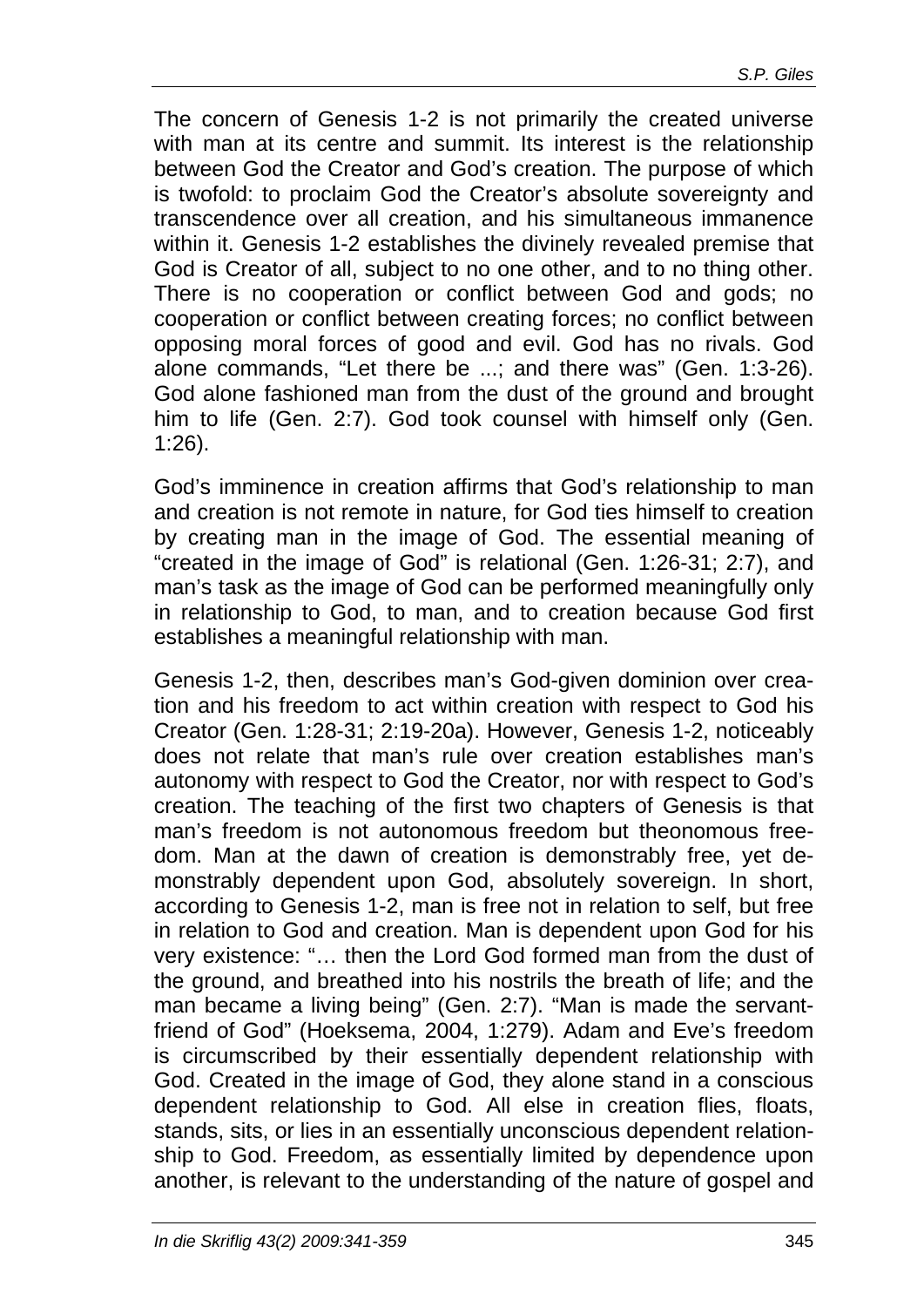of constitutional imperatives, as it raises the issue of the possibility, or impossibility, of constraints on these imperatives.

## 2.3 Original righteousness

Contending against liberal individualism, the Lutheran theologian, Wolfhart Pannenberg, in his lecture, *Human nature and the individual* (1977), makes the point: "The image of the individual who takes himself or herself to be the centre of his or her life aptly describes the structure of sin" (Pannenberg, 1977:26). In the setting of the Garden of Eden, Judaeo-Christian anthropology makes the point that a right relation with God aptly describes the structure of man in the image of God.

In what did that right relation with God, original righteousness, consist? Genesis 1-2 gives no theological detail of this state, indicating only that God lived with the first man and woman in mutual harmony. As the image of God on earth, Adam and Eve's rule over creation was exercised as a blessing. Until the moment of the fall, man's first parents knew only the good. "Then the Lord God said, 'See, the man has become like one of us, knowing good and evil'." (Gen. 3:22a.)

### 2.3.1 Original righteousness: Calvin

Commenting on Genesis 1:26, Calvin enumerates some attributes of perfect human nature as follows, "Adam was endued with right judgement, had affections in harmony with reason, had all his senses sound and well-regulated, and truly excelled in every thing good" (Calvin, 1965:94-95). Other qualities proper to man in the unspoilt image of God can be derived from further reading of Calvin's commentary on Genesis 2. Attributed to this state of excellence is "knowledge of him who is the chief good", and true wisdom, prudence, wisdom, obedience, marital harmony (Calvin, 1965:118- 137).

*Institutes* (1.15) is devoted to the original state of man before God. In the opening paragraph of this article, Calvin writes, "… among all God's works, here [in man] is the noblest and most remarkable example of his justice, wisdom, and goodness" (Calvin, *Inst*. 1.15.1; 1960:183). For a deeper understanding of the qualities attached to man as *imago Dei*, Calvin turns to Christ, the Second Adam, and reflects upon the meaning of the text, "and to clothe yourselves with the new self, created according to the likeness of God in true righteousness and holiness" (Eph. 4:24). In the first place, putting on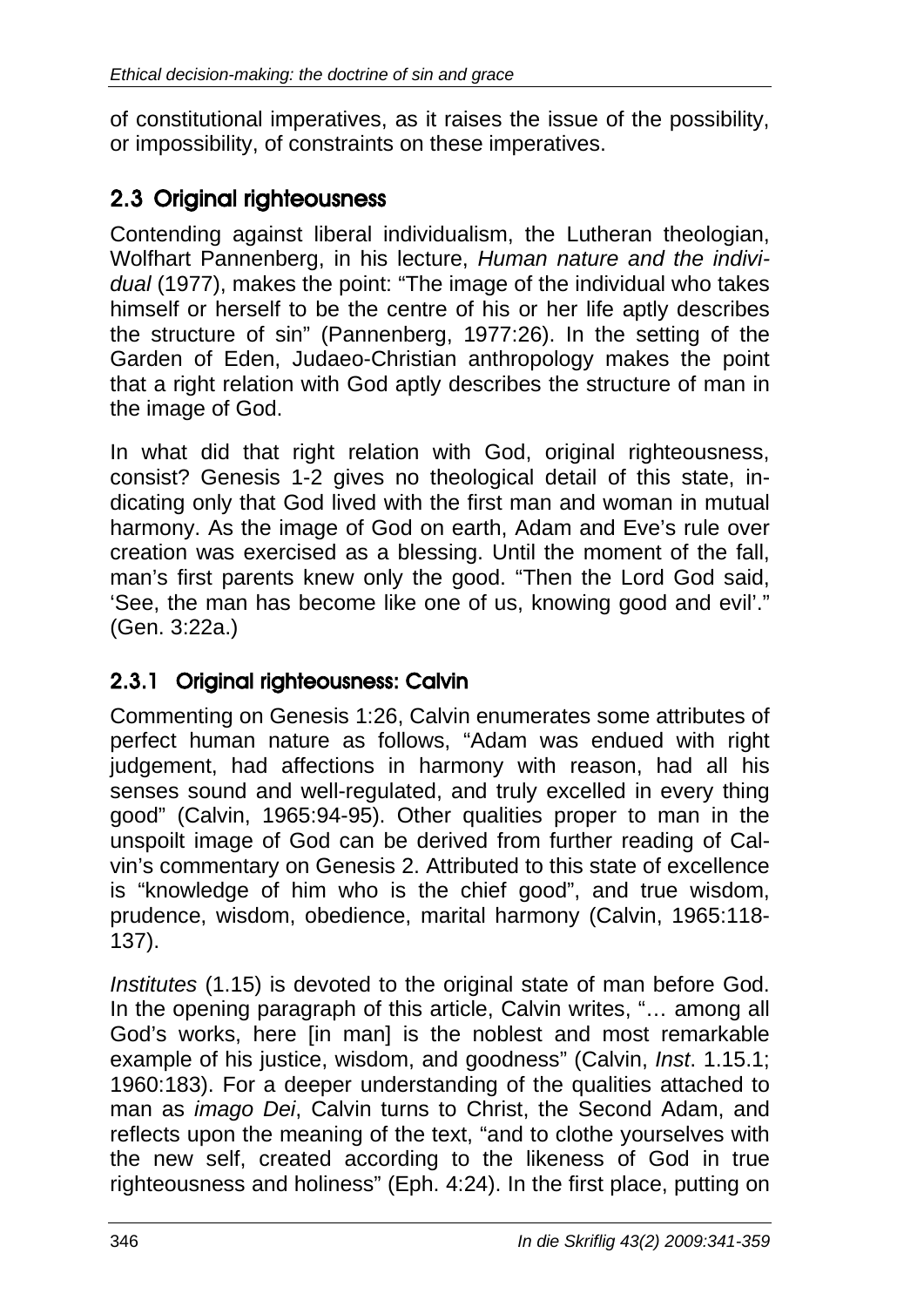the new man restores to the regenerate, knowledge [of God's will], pure righteousness, and holiness. These qualities do not exhaust the matter. Calvin declares them synecdoche (Calvin, *Inst*. 1.15.4; 1960:189). Thus, knowledge, righteousness, and holiness have a multitude of facets and manifestations.

### 2.3.2 Original righteousness: Forms of unity

The Belgic Confession, the Canons of Dort, and the Heidelberg catechism take Genesis 1:26-27, man as *imago Dei*, as their point of departure in considering the several qualities of original righteousness. Bearing in mind that the Forms of unity are by nature concise formulations of faith and belief, and not elaborated theological treatises, they are nevertheless still relatively terse in this respect, confining themselves to bare comment on Genesis 1-2. They affirm God's revelation in Scripture that man, created by God in God's image, was originally created good, and lived in original righteousness before God and in harmony with creation.

The Belgic Confession briefly describes man as "good, righteous, and holy, capable in all things to will agreeably to the will of God" (Belgic Confession, 1999,14:46).

Original righteousness is addressed indirectly by the Heidelberg catechism in answer to the question concerning whether or not God is unjust in requiring man to keep God's law, which of man's proper volition man is incapable of keeping. To which the Catechism answers, "Not at all; for God made man capable of performing it; but man, by instigation of the devil, and his own wilful disobedience, deprived himself and all his posterity of those divine gifts" (Heidelberg catechism, 1999, Q9:46).

The Canons of Dort state, "Man was originally formed after the image of God. His understanding was adorned with a true and saving knowledge of his Creator and of spiritual things; his heart and will were upright, all his affections pure; and the whole man was holy" (Canons of Dort, 1999, 1:48, art. 3-4).

#### 2.3.3 Original righteousness: Second Helvetic and Westminster **Confessions**

The Second Helvetic Confession states tersely, "Man was from the beginning created by God after the image of God, in righteousness and true holiness, good and upright" (Second Helvetic Confession, 1999, 8.1:46).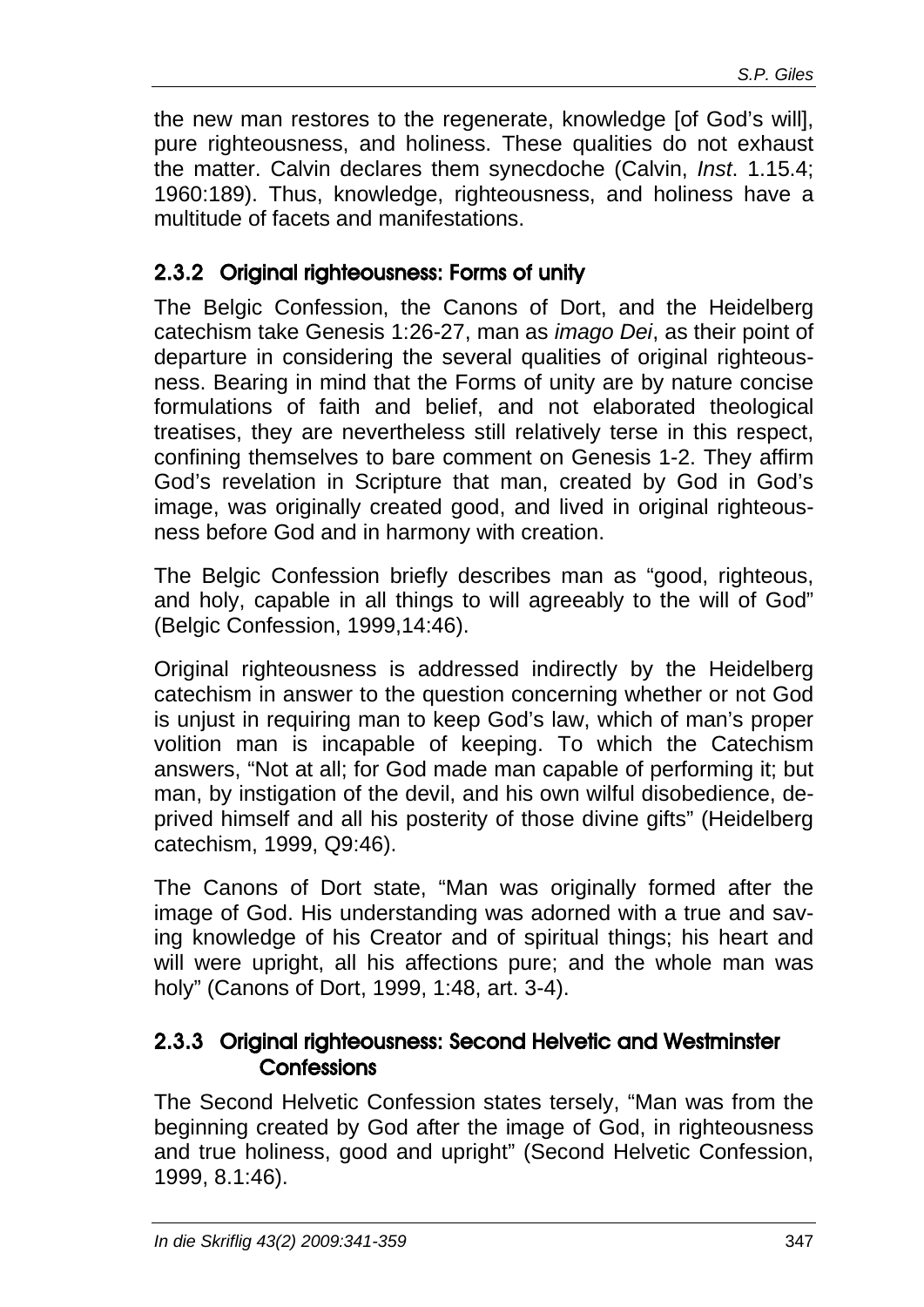The Westminster Confession of Faith succinctly states, "By this [first] sin they [our first parents] fell from their original righteousness and communion with God" (Westminster Confession of Faith, 1999, 6.2:46).

It appears that the qualities describing what it means to be *imago Dei* living in original righteousness before God, living in total harmony with God's will, and therefore in total harmony with creation, are of secondary theological concern for the Forms of unity, the Second Helvetic Confession, and the Westminster Confession of Faith. Of primary concern is the confession of faith in God the Creator, God freely creating the universe, man created freely in the image and likeness of God, and as God's image on earth, ruling creation in conformity with God's will.

In sum, for the confessions of faith and the catechism cited above, the state of original harmony between God, man, and creation pertained in the Garden of Eden, not because at the centre of Adam and Eve's life was the tree of life, and the tree of knowledge of good and evil, but God, their Creator and life-giver (Gen. 2:9). So long as this comprised the status quo, man dwelt in a state of original righteousness and holiness before, with, and in God.

## 2.3.4 Original righteousness: Kuyper, jr.

Abraham Kuyper, jr., like his elder namesake, a Dutch neo-Calvinist, says little of the qualities attached to original righteousness, and what he does say, he does not derive from Genesis but approaches the issue from a Christological perspective, after the example of Calvin (*Inst*. 1.15.4; 1960:189-190): "He [Christ] is the source of your life in Christ Jesus, who became for us wisdom from God, and righteousness and sanctification and redemption" (1 Cor. 1:30). Being made righteous before God in Christ, restores to man the qualities attached to original righteousness, namely, true wisdom, and true holiness. "Hij [Adam] was zoo geschapen, dat hij ter wereld kwam als een voor God rechtvaardige, met ware wijsheid en heiligheid. Het was alles aan, in en bij hem" (Kuyper, jr., 1929:81). Of course, only Christ has the fullness of true wisdom and holiness. As Adam was "complete, in himself and with himself", so too is Christ, the Second Adam.

## 2.3.5 Original righteousness: Hoeksema

With regard to man as *imago Dei* living in harmony with God before the fall, Hoeksema says only, and without further comment or ela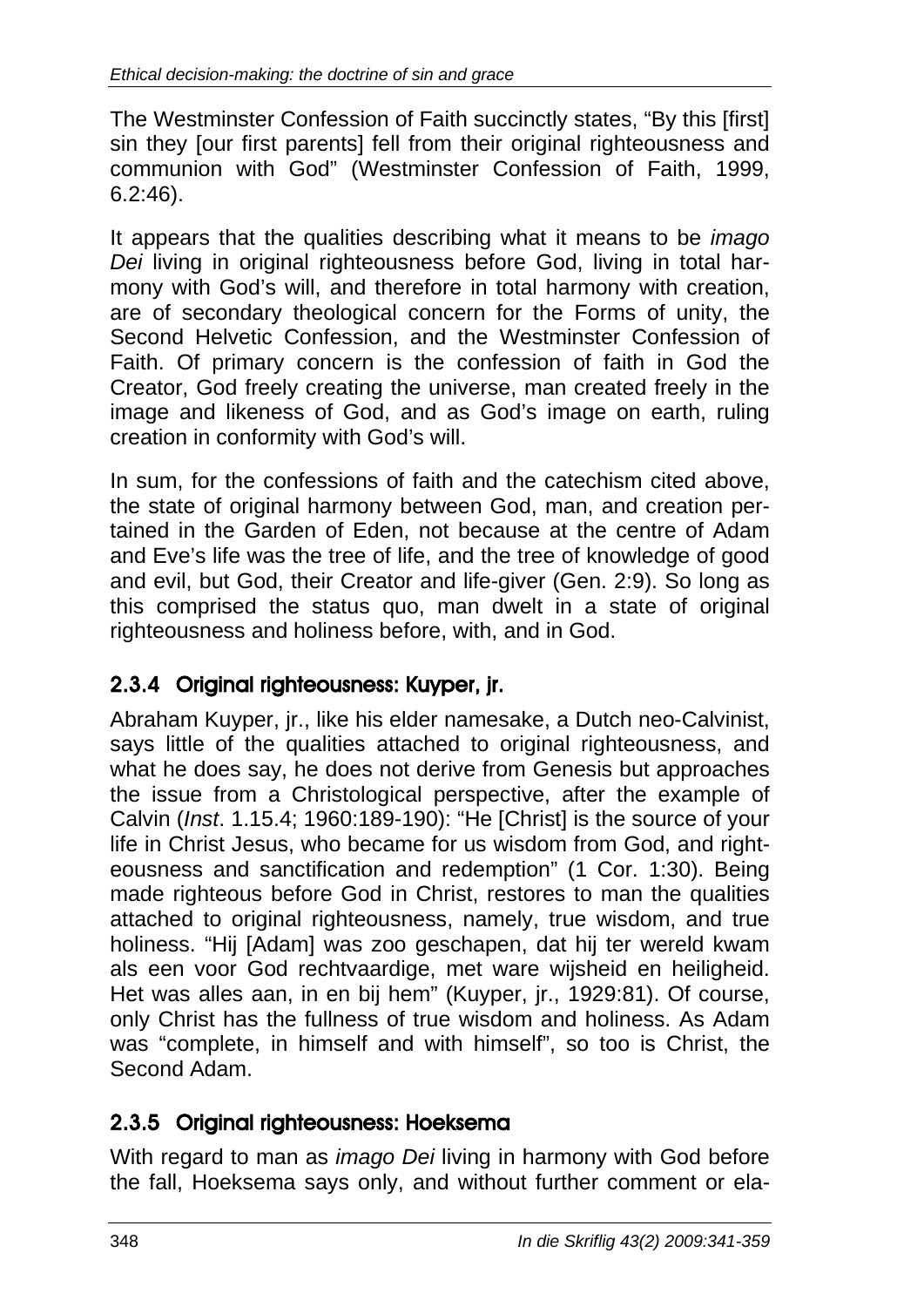boration, "there was a reflection of the perfections of God in man" (Hoeksema, 2004, 1:289).

This lack of interest in the qualities of original righteousness is unsurprising. Hoeksema, along with Bahnsen, Einwechter and Rushdoony, represent a particular school of Calvinism after Calvin that would deny that there is anything, even a slight residue of the image of God left in man totally depraved, if "total depravity" is to retain its meaning. Foundational to Hoeksema's theology of fallen man, and denial of common grace, is a radical definition of the absolute loss of the *imago Dei*, even going as far as to claim that fallen man bears the image of Satan (Hoeksema, 2004, 1:294).

Calvin does not claim that the *imago Satani* supersedes the *imago Dei*. Hoeksema's opinion goes beyond Calvin's overarching view of *imago Dei* expressed in the *Institutes* and his commentary on Genesis: "Truly, there are many things in this corrupted nature [of man] which may induce contempt; but if you rightly weigh all circumstances, man is, among other creatures, a certain pre-eminent specimen of Divine wisdom, justice and goodness […]" (Calvin, 1965: 92).

### 2.3.6 Original righteousness: summary

The term *original righteousness* is a theological attempt to describe man's original relationship to God when man, possessed of free will, effortlessly projected the image of God. This situation no longer pertains, because the image of God in man, and man's free will, are corrupted, though not totally annihilated. All attempts to speak of the theological facets of *imago Dei*, therefore, are necessarily impaired because of the fall. Calvin's remark on the true nature of the image of God is relevant in this respect, "it seems that we do not have a full definition of 'image' [of God]", and implies, correctly, that a full definition will never be arrived at (Calvin, *Inst*. 1.15.4; 1960:189). Reformed theology and doctrine are content to affirm without elaboration that, under the conditions of original righteousness, God's glory shone out in all its fullness in man, and the perfections of God were manifest fully in God's image on earth.

# 3 Effect of the fall

It is beyond the scope of this article to discuss detailed theological differences of opinion posited by various Christian theological traditions on the effect of the fall, specifically, differences between the reformed and the Roman Catholic traditions, in which Calvin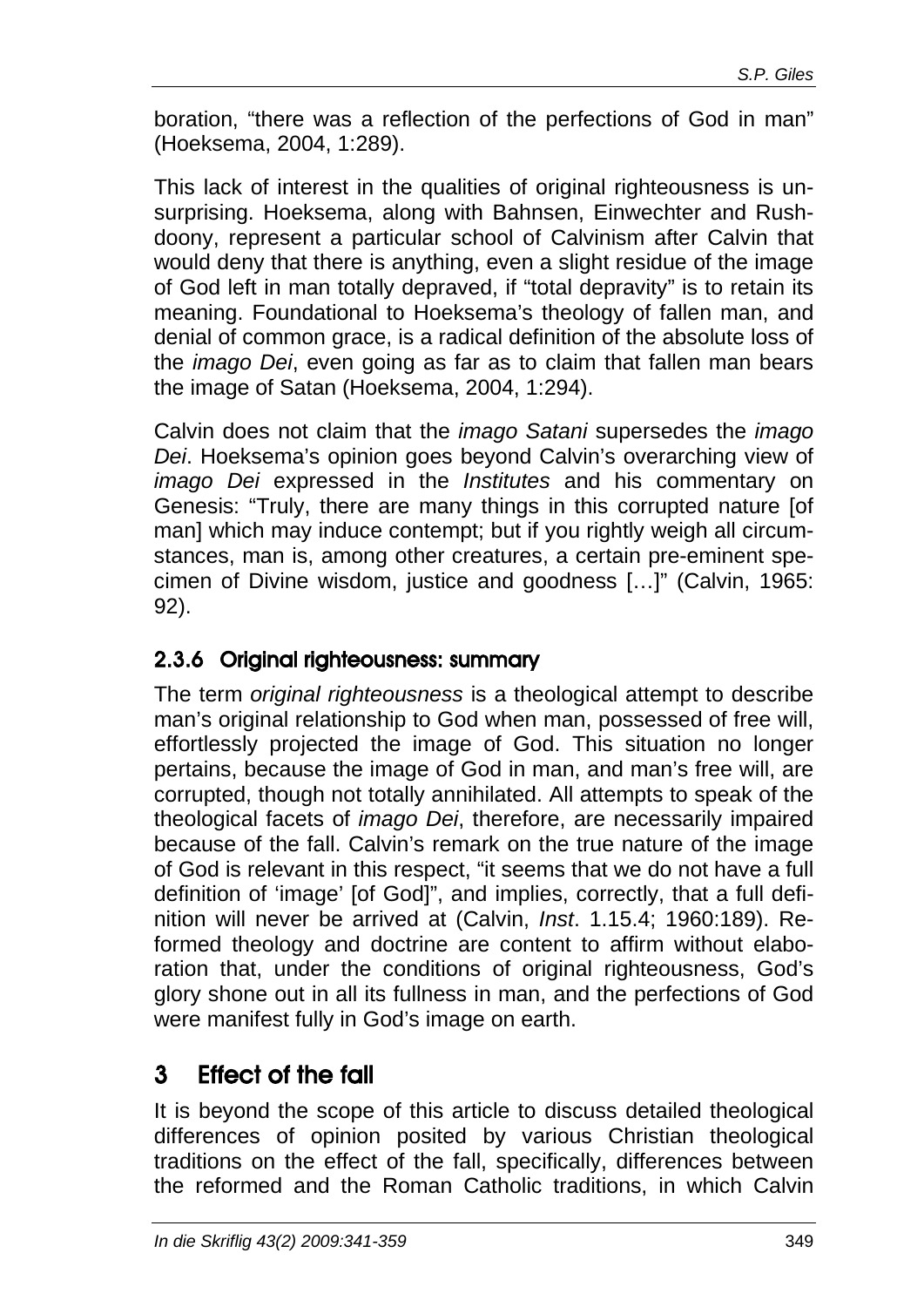engaged. However, it is necessary to pay attention to the basic divergence of opinion over the consequences of the fall within the reformed theological tradition, as this article is undertaken from within its parameters.

In his introductory remarks to Genesis 3, Calvin writes, "After he [man] had been deceived by Satan, revolted from his Maker, [man] became entirely changed, and so degenerate, that the image of God in which he had been formed, was obliterated" (Calvin, 1965:139). Here Calvin expresses the consequences of the fall using particular vocabulary. Within the reformed tradition, diverse theological interpretations of Calvin's terminology have caused to appear towards the poles of reformed theology's continuum, notably, Arminianism, and popularly named, Hyper-Calvinism. In addition, misunderstanding outside the reformed tradition, of interest here the Roman Catholic Church, has occurred around Calvin's theological terminology of the fall and its effect on free will.

External to the reformed tradition, it is sufficient to cite one example of the Council of Trent's (1545-1563) 33 anathematising canons on Justification, several of which are anti-Pelagian, and the rest uncompromisingly against the reformers. Germane to this article is Trent, Session 6, Justification, Canon 5, on free will. Here free will is not understood in the Pelagian sense but in the Roman sense as enslaved to sin and therefore limited and fallible. "If any one says, that after the sin of Adam, man's will was lost and destroyed, or that it is a thing only in name, indeed a name without reality, a fiction introduced into the church by Satan: let him be anathema" (Council of Trent, 1978:43). Here Trent has in mind Luther who maintained that, after original sin, free choice is a reality only in the mind. Calvin follows Luther here, and rejects Trent's interpretation and condemnation of Luther.

# 3.1 Effect of the fall: problematic terminology

The stance of Luther and Calvin on the will begs the question of the function, if any, of the will with respect to ethical choice. Arminianism answers this question by affirming man's will is free after the fall. Hyper-Calvinism's affirmation that man is absolutely depraved leads to the conclusion that the will is destroyed. Trent's anathematising response to Luther, Calvin, and the reformers results in part from the vitiation of right theological relationships. Parties in dialogue had become deaf.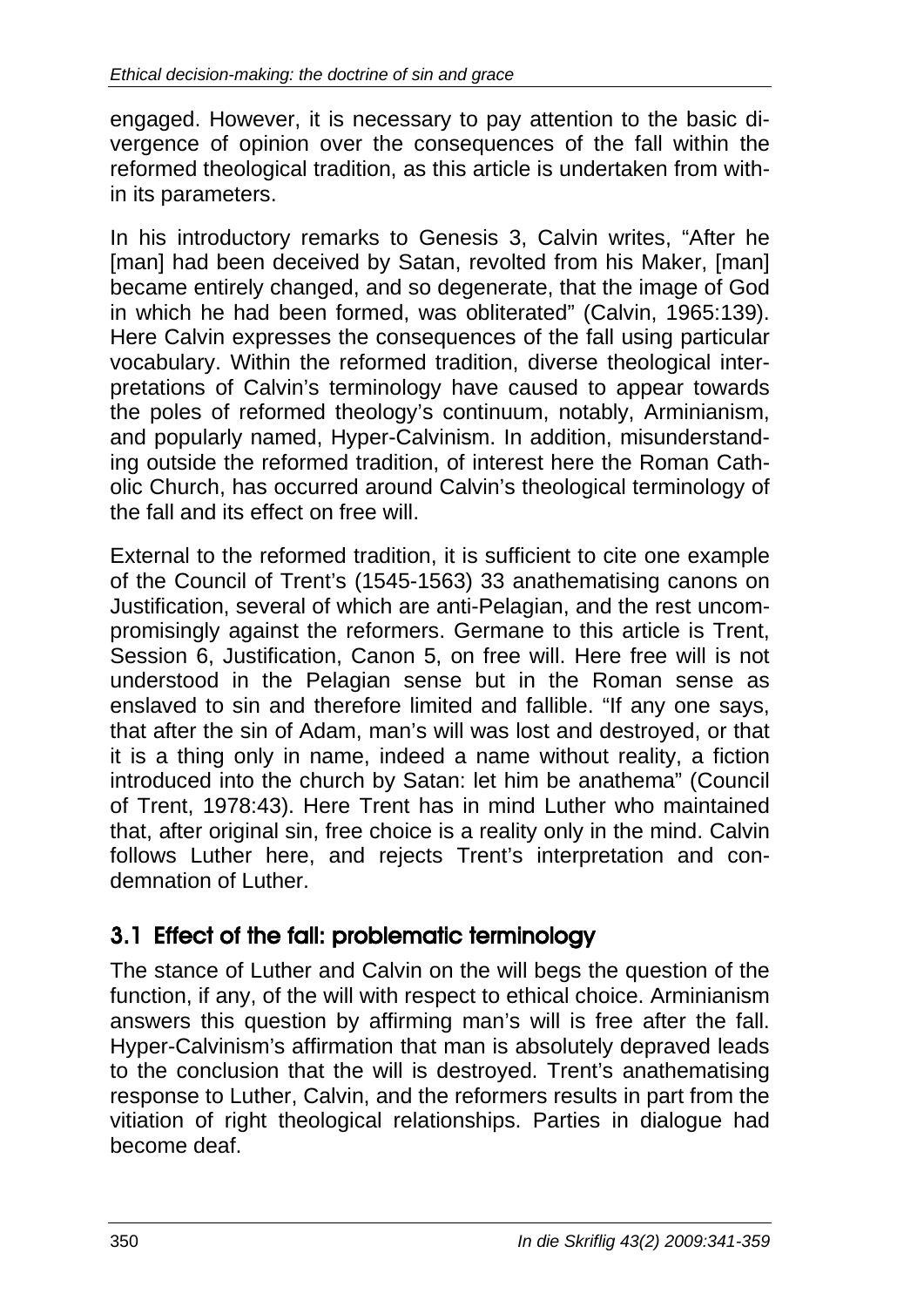Reformed terminology then, is not without problems. With respect to man's will, terms such as *depraved* and *obliterated* need some explanation, as from a reformed perspective at least they appear to be misunderstood. Trent seems to treat Calvin's theological terminology, inter alia, "depraved" and "obliterated", as cognates of "destroyed" or "annihilated", and therefore perceives a denial of free will, albeit defined in the Roman sense as enslaved to sin, fallible and limited.

Furthermore, the wording of article headings, for example, "Only damnable things come forth from man's corrupt nature" (Calvin, *Inst*. 2.3; 1960:289), may inform an erroneous view that Calvin denies that man is capable of any ethical choice, other than possibly between evil and evil. It should be remembered that Calvin's *Institutes*, Scripture commentaries, catechisms, and polemical works, were addressed primarily to his followers, and not to his opponents. As Schultz observes with respect to Calvin's treatise on free will, Calvin intended this treatise on free will (as well as that on predestination), for distribution among the faithful: "They were not scientific essays for professionals but expositions for the edification of the church in general" (Schultz, 1971:137). Tempering theological terminology to opposing theological opinion then was not *de rigueur* in sixteenth century Wittenberg, Geneva, and Rome; nor, because theologians addressed members of their own churches, was it deemed necessary.

The bondage and liberation of the will  $-$  a defence of the orthodox doctrine of human choice against Pighius (1543) – hardly indicates willingness to dialogue with the Dutch Roman Catholic theologian, Albert Pighius. Then Calvin's opponents acted likewise, Pighius being a prime example. Pighius', ten books on human free choice and divine grace (1542), is a forthright attack on two articles of the *Institutes* (1539), namely, "The knowledge of humanity and free choice", and, "Predestination and providence of God".

### 3.2 Effect of the fall: attempting an understanding of the terminology

Reformed theology discusses fallen man's predicament in terms of *imago Dei*, and the nature and extent of the bondage of the will, in preference to Trent's theology of man as *imago Dei*, and the nature and extent of man's will defined as free to whatever slight degree. Calvin's stated reluctance to use "free will", and his preference for "bondage of the will", is helpful in considering constraints inhibiting man's choice between good and evil, good and good, and evil and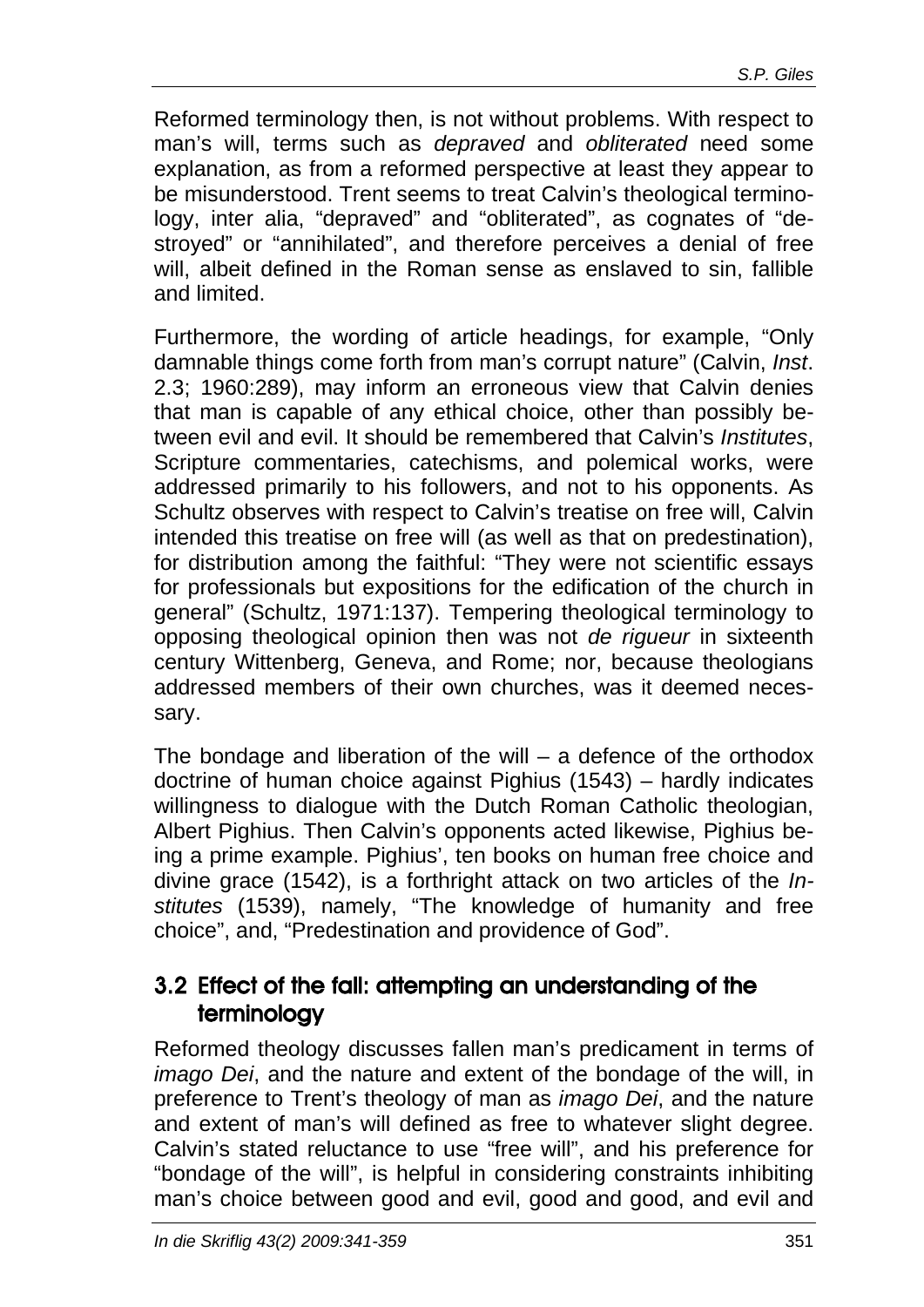evil. It also maintains the status and necessity of God's prevenient grace affirmed by the Council of Orange.

It ought to be acknowledged, however, that Calvin's theological terminology of the fall opens itself to the possibility, within and outside the reformed tradition, of an unjustifiably pessimistic view of man's radical depravity and ethical ability. As noted previously, Calvin does not intend that man's total depravity be considered a cause for pessimism (Calvin, *Inst*. 1.1.1; 1960:35-37). Such gloomy anthropology may originate from a consideration of man's sinful acts, which admittedly, arguably reflect the *imago Satani*, rather than project the *imago Dei*. This may lead to the hypothesis that man is incapable of making any meaningful ethical decision in any sphere of life, religious or civic. Man's manifest penchant to sin does not imply that the reality of his ontological status as the image of God, albeit corrupted, or deformed, or obliterated, is ever forfeit to Satan.

Calvin does not intend his theological terminology of the fall and its consequences to be defined or interpreted as nihilist. Indeed, Calvin is anxious to maintain this point throughout his work, for example:

There is no doubt that Adam, when he fell from his state, was by this defection alienated from God. Therefore, even though we grant that God's image was not totally annihilated and destroyed by him, yet it was so corrupted that whatever remains is frightful deformity. (Calvin, *Inst*. 1.15.4; 1960:189.)

That man definitely retains some degree of his God-given endowments inter alia, wisdom, reason, and will, is specifically dealt with by Calvin (*Inst*. 2.12-17; 1960:464-534).

# 3.3 Effect of the fall: summary

Affirming that man retains something of God's gifts of nature does not lessen the gravity of man's fall from his original state of righteousness before God and his harmonious relationship to creation. Nor does it imply that man, of his proper volition, can do any good towards God that will earn him salvation. The real tragedy of the fall of man from original righteousness, true wisdom, and holiness is a double one. The shattering of the image of God in man, and the ruination of the original harmonious relationship willed by God, means not only that man no longer reflects the full glory of God, whose image he is, but that God no longer sees the fullness of his glory shining forth from man freely created in the image of God.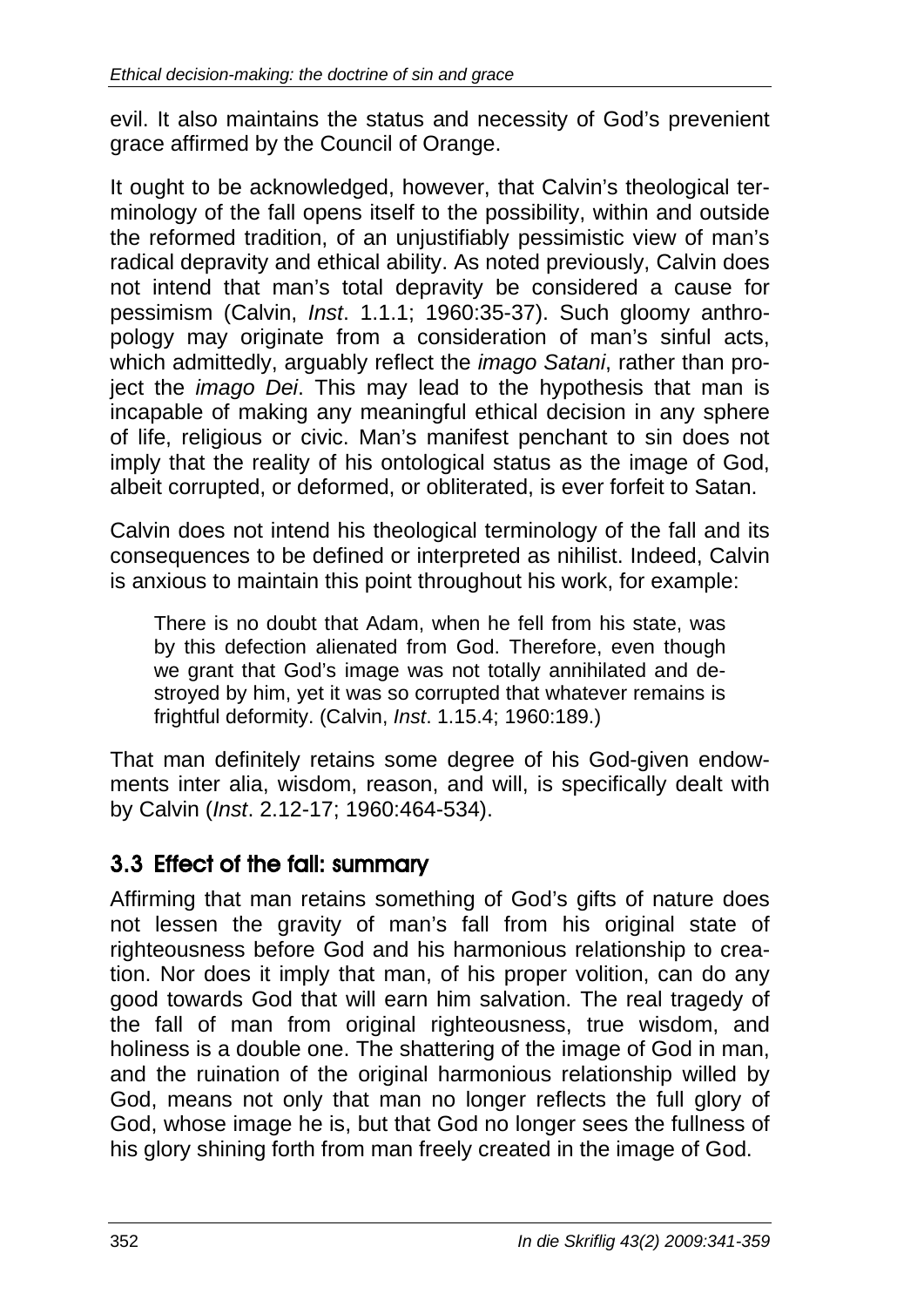The fundamental reality and misfortune of man's total depravity is his vitiated relationship with God. Nevertheless, in the face of this, reformed anthropology insists on common humanity's essential and irrevocable status as *imago Dei*. Man's deeds, good, bad, and indifferent, are important but of secondary concern. Reformed anthropology further maintains that under common grace, undifferentiated humanity is indeed capable of deeds that benefit the common good of society.

In sum, the consequence of the fall and man's total depravity ought not to shoulder a greater burden than Calvin lays upon it. The *imago Dei* is adjectivally qualified as corrupted, and deformed, and obliterated. Calvin's grammar of the fall unfortunately leaves itself open to unintended theological interpretation. Writing from within the reformed tradition, one must take Calvin's corpus in its entirety, which affirms that undifferentiated fallen man retains his will to a degree. Pertinent to this article is the nature and parameters of the will with respect to ethical choice.

# 4. Free will: its nature and reach

Arguably, free will, by whatever criteria, is a misnomer, for in practice the will is never free, but bound. The Judaeo-Christian tradition affirms that Adam and Eve possessed free will. Their will was deemed free as long as it remained in harmony with God's will. Even in this state of original righteousness, however, Adam and Eve's wills were not autonomous, but mutually bound to God, each other, and the rest of creation. But man freely changed this relationship by sin, and *ipso facto*, the conditions of the bound will. In sum, both graceful and sinful relations constrain freedom.

In the theonomous sphere, under consideration here the Judaeo-Christian tradition, God periodically binds fallen man's freedom with respect to himself – Noah (Gen. 9:1-7), Abram (Gen. 15), Moses (Ex. 20:1-21). God also charges Israel never to forget this covenant dependence and necessary obedience to God's will (Deut. 6:1-9). The Pentateuch extensively details practical constraints placed on man's freedom by duties and obligations towards God and neighbour.

In the Christian milieu, Christ, in his proper person, is confessed as the hoped for fulfilment of God's promised new covenant (Jer. 31:31-37). Attachment to Christ circumscribes man's freedom, and further extends the reach of obligations set forth in Deuteronomy 6:1-9 and detailed in the Pentateuch. Christian discipleship means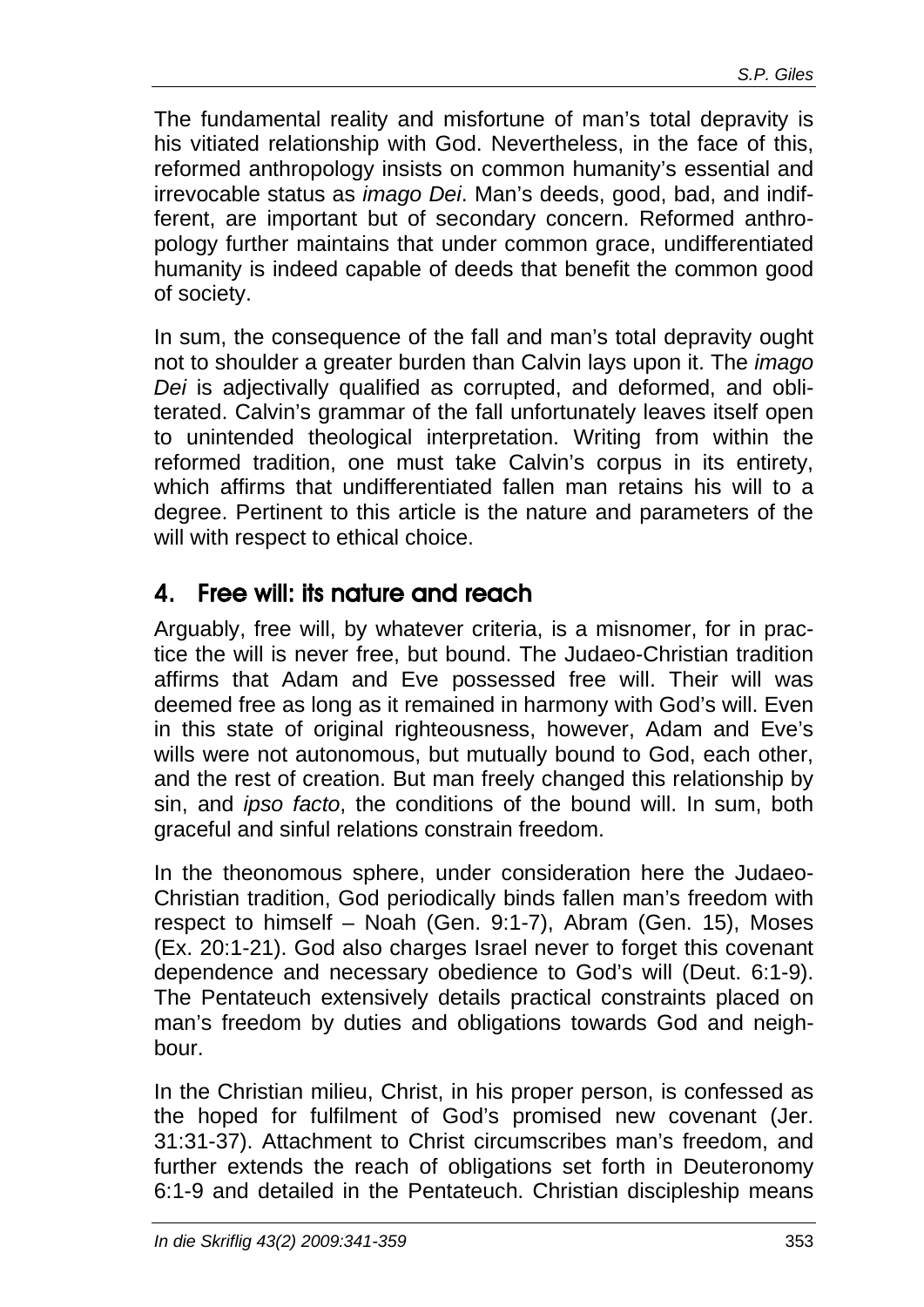putting God, through, with, and in Christ, first in all things, and even putting one's neighbour before oneself, albeit at some considerable personal cost (Rom. 15:1-6).

In the secular (*laïque*) sphere, men, not God, limit man's freedom. The constitutions and common law of States attest to this. Thus, a secular hypothesis that man is naturally free in the sense that Stoics claim that freedom is inalienably natural to man, and modern and postmodern claims of radical individuality that posits man's innate freedom with respect only to himself, do not, in practice, give the individual possessed of freedom, so defined, unbounded rights with respect to himself and no other.

In sum, from the reformed Christian theological perspective, theology attests that God first established his relationship with man, and by this creative act, God's freedom is freely bound. Created in God's image, fallen man's freedom is likewise bound by relationships, whether to sin or by particular grace to God in Christ, or, by common grace to one another and the totality of creation.

### 4.1 Bonded will: its nature and reach – Forms of unity

There is uniform reformed agreement concerning the nature of fallen man's will, namely, that it is depraved, bonded to evil and incapable of any good towards salvation. The Forms of unity address the issue of fallen man's nature thus. The Canons of Dort state that by an act of man's free will, God's outstanding gifts pertaining to original righteousness were replaced by "blindness of mind, horrible darkness, vanity and perverseness of judgment, became wicked, rebellious, and obdurate in heart and will and impure in his affections" (Canons of Dort, 1999, 1:48, art. 3-4.). Having lost God's excellent gifts by sin, affirms the Belgic Confession "[Man has] thus become wicked, perverse, and corrupt in all his ways" (Belgic Confession, 1999, 14:46). And, in answer to the Heidelberg catechism's question on man's ability to keep God's law perfectly, the Heidelberg catechism affirms, "In no wise, for I am prone by nature to hate God and my neighbour" (Heidelberg catechism, 1999, Q5:46).

### 4.2 Bonded will: its nature and reach – Second Helvetic and Westminster Confession

The Second Helvetic Confession is more fulsome in its statement on the fall of man, and the cause of sin.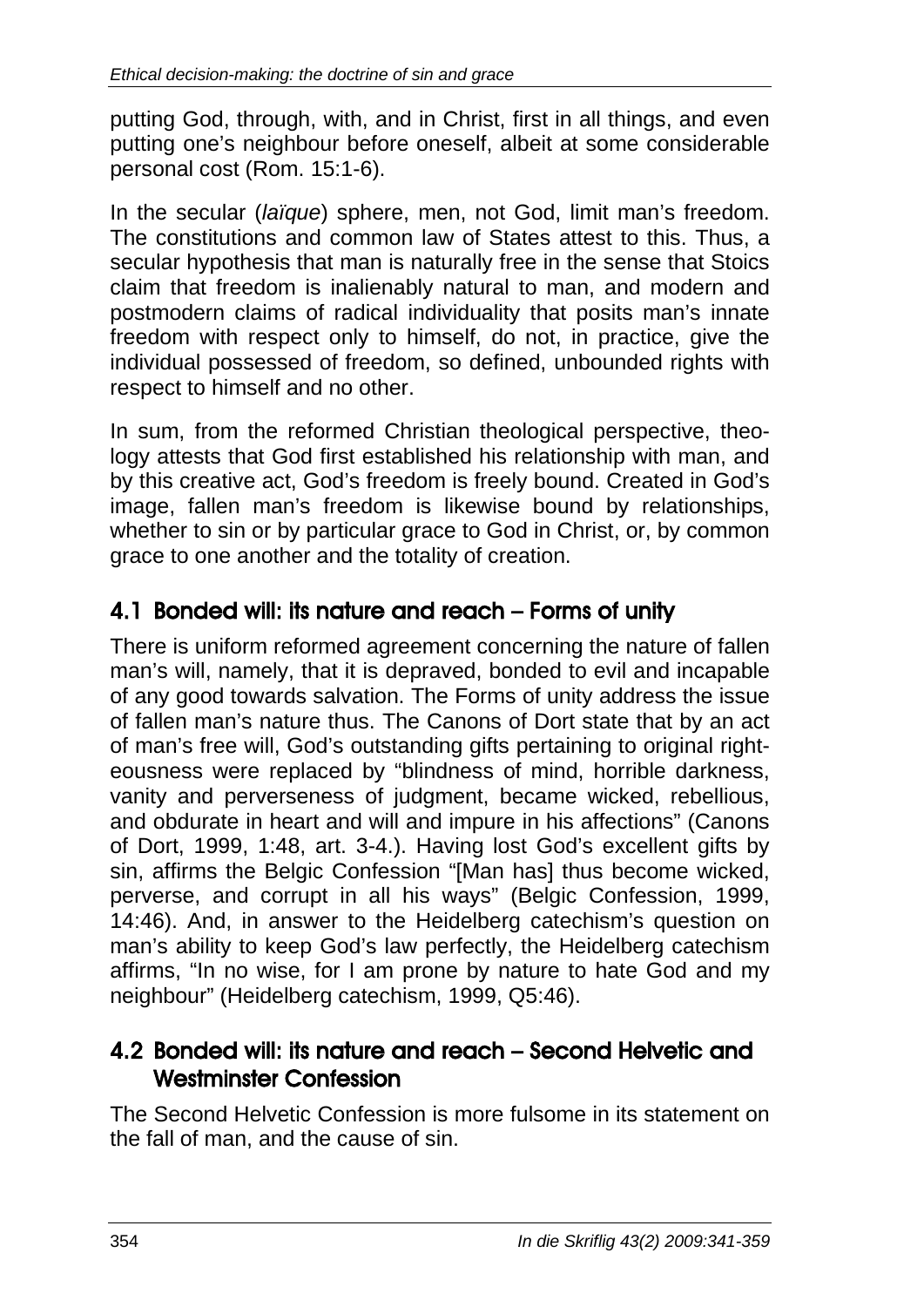Man was from the beginning created by God after the image of God, in righteousness and true holiness, good and upright; but by the instigation of the serpent and his own fault, falling from the goodness and unrighteousness, he became subject to sin, death and diverse calamities; and such a one he became by his fall, such are all his offspring, even subject to sin, death and sundry calamities. (Second Helvetic Confession, 1999, 8.1:46.)

On the fall of man, and man's punishment consequential thereupon, the Westminster Confession of Faith confines itself to this cryptic formulation. "By this [first] sin they [our first parents] fell from original righteousness and communion, with God, and so became dead to sin, and wholly defiled in all their parts and faculties of soul and body." (Westminster Confession of Faith, 1999, 6.2:47.)

In sum, for these five reformed confessions of faith, original sin definitively bound man's will.

## 4.3 Bonded will: its nature and reach – Calvin

Calvin's doctrine of total depravity of the will that is foundational to all reformed opinions concerning fallen man's nature and will has been systematically referred to throughout this article thus far. It may be summarised accordingly as, "sin overturns the whole man" (Calvin, *Inst*. 2.1.9; 1960:266-267). Consequently, "Man cannot ascribe to himself even one single good work apart from God's grace" (Calvin, *Inst*. 2.3.12; 1960:306).

## 4.4 Bonded will: its nature and reach – Kuyper, jr.

Kuyper, jr. discusses man's nature in its narrower sense (*engeren Zin*), and wider sense (*ruimeren Zin*). After the fall, man lost true knowledge, righteousness, and holiness; thus, man's nature in the narrow sense was lost. Man, however, retained his nature in the wider sense, attested by the vestige of knowledge, reason, and wisdom (Kuyper, jr., 1929:126-127). Kuyper, jr. affirms the irrevocable (*onverliesbaar*) status of man in the image of God, and that man's status of *imago Dei* is never forfeit to Satan. Man's will is bound to sin, not to Satan.

#### 4.5 Bonded will: its nature and reach – Hoeksema

On man's nature, Hoeksema avoids speaking in terms of man in the image of God, and speaks of man as man. "He is man in the state of rectitude. He remains man when he falls. And he is still man when he is regenerated." (Hoeksema, 2004, 2:148). Retaining some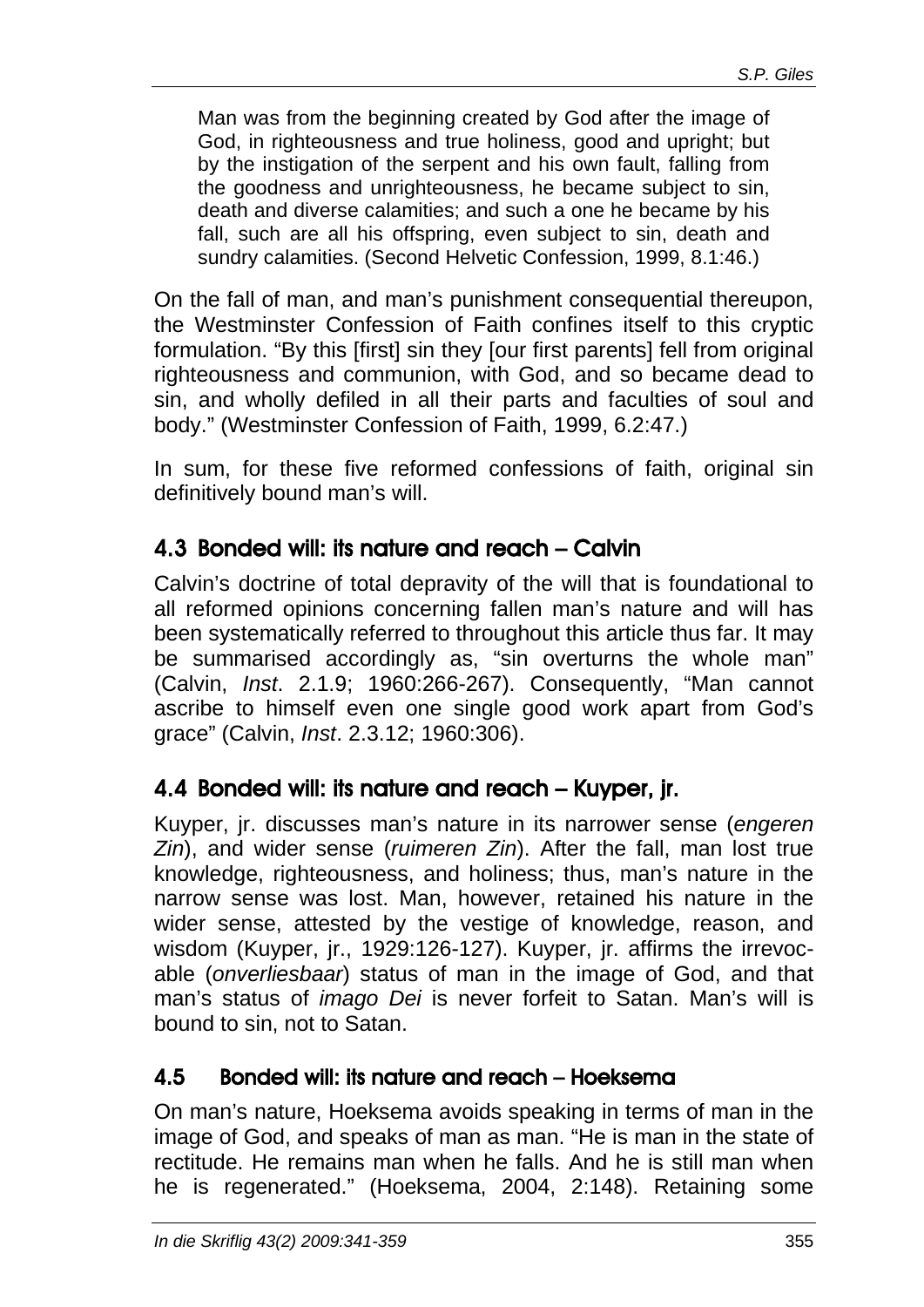knowledge of earthly things, Hoeksema states that fallen man's nature

… spiritually and ethically was put into reverse. His knowledge became darkness and the lie, his righteousness was changed into unrighteousness and iniquity, and his holiness became hatred of the living God … He loves sin with all his heart and follows it all his life. He is an enemy of God who minds and wills sin. (Hoeksema, 2004, 1:152-153.)

#### 4.6 Bonded will: its bounds

According to reformed theology, the will is only free when it is truly aligned with God's will. "In general, freedom is the state in which man's inner nature is in perfect accord with the law of God." (Hoeksema, 2004, 1:300.) Since the fall, this original total harmony of wills no longer pertains. The will, says Calvin in his reply to Pighius on human choice, is now bonded to evil. "A bound will, finally, is one which, because of its corruptness, is held captive under the authority of evil desires, so that it can choose nothing but evil." (Calvin, 1996:69.)

The reformed use of bonded will rather than free will, principally due to inherent associations with Pelagian claims of man's ability to turn from sin to God by *sole* use of his unfettered will, still leaves the issue of the extent of bounds of the bonded will, and their effect as a constraint on his ethical decision-making. Reformed opinion diverges regarding the extent of the influence of man's bonded will on his ethical decision-making capacity. This raises the issue of how strongly bound to all evil is the bonded will? In the light of Calvin's uncompromising condemnation of Pelagianism in his reply to Pighius, and reiterated elsewhere in Calvin's writings, and echoed throughout reformed theology, the answer to this question is that the will is solidly bound to all evil.

It is of importance, however, that this answer does not exclude the action of God's grace. The reformed categorical reply allows for the operation of the Holy Spirit, be that the working of particular grace in particular people, or the operation of common grace for the common good. As difficult as it is to recognise under the conditions of total depravity, God continues to maintain his intimate and influential sustaining relationship with fallen man and the fallen world. "God, whenever He wills to make way for his providence, bends and turns men's wills even in external things; nor are they so free to choose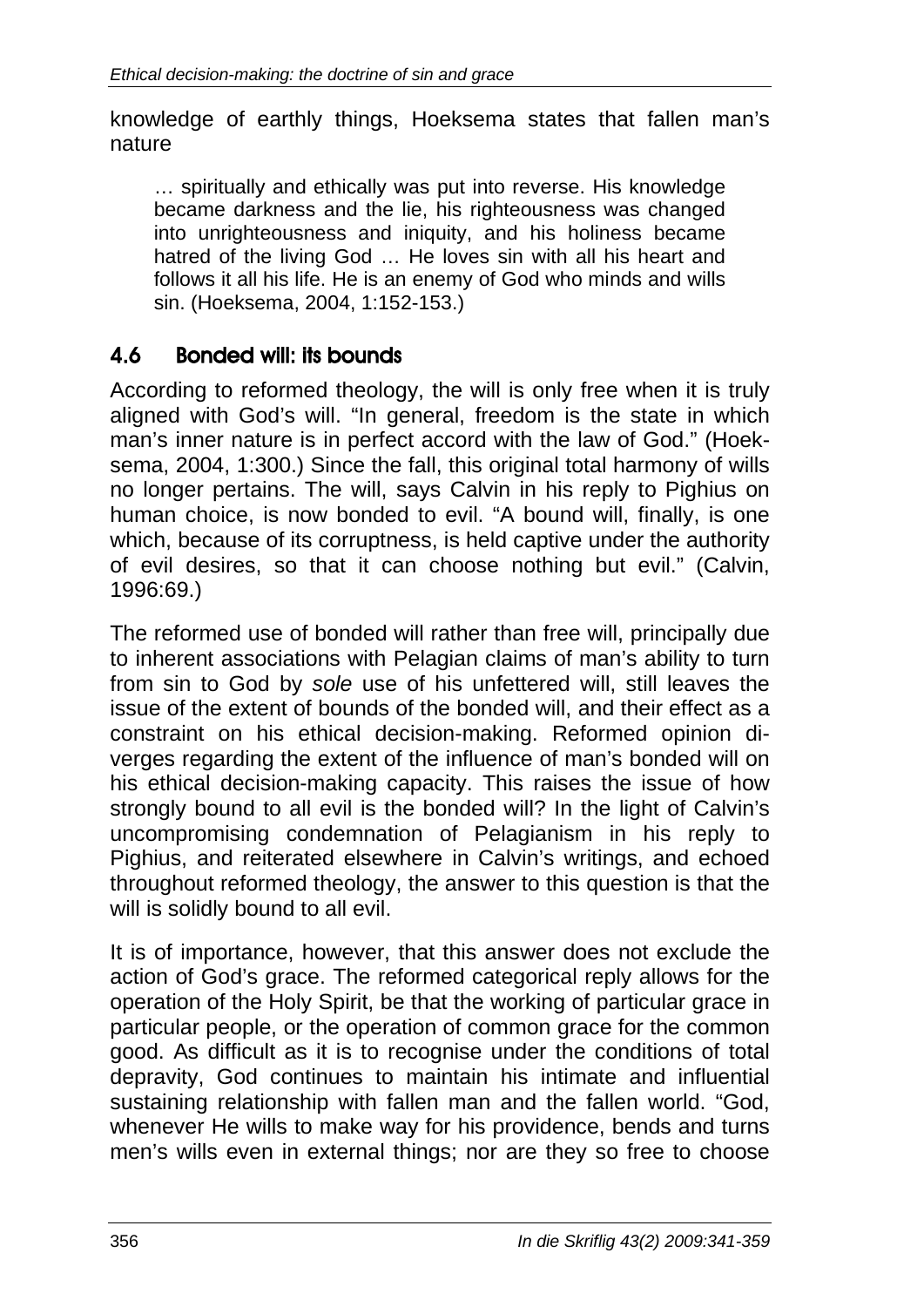that God's will does not rule over their freedom." (Calvin, *Inst*. 2.4.7; 1960:315.)

Thus, reformed theology asserts the robust bounds of man's will corrupted and bound to all evil. However, the will does not operate in isolation from fallen man as an entity per se. The will is integral to man as *imago Dei*, and as such, is an essential constituent of man's entire relationship to God. God, accordingly, through his graceful relationship with man and the rest of creation, is freely able to modify the internal and external parameters under which the bonded will operates. The answer then to the question of the parameters of the bounds of the will bound to all evil, is the freedom of God the Creator in relation to fallen man, God's creature. In other words, reformed theology affirms that under the constraint of sin, and the liberty of God's grace, the will indeed has the capacity to effect ethical choice. And, that against Pighius, the doctrine of the bonded will does not imply determinism, which necessarily entails the suspension of human responsibility, thus rendering all human activity senseless (Schultz, 1971:36).

### 5. Free will – bonded will: summary

The issue of the nature and bounds of man's will arises in reformed and Roman traditions. The reformed tradition's doctrine of the fall, and its effect on the will regarding ethical decision-making, is so formulated as to refute unambiguously all Pelagian and semi-Pelagian doctrines of sin and free will. The Roman tradition, in expounding its doctrine of the fall, does not systematically reiterate its opposition to the doctrines of Pelagianism and semi-Pelagianism. Rome presupposes that one reads its theology of the fall and free will within tradition, i.e. Scripture, the Early Fathers, councils; and here specifically, the canons of the Council of Orange, and Trent's reaffirmation of these by the decree concerning original sin (Council of Trent, 1978: Session five).

Reformed, and Roman terminologies, are avowedly anti-Pelagian, and both are open to interpretations other than intended. Rome's doctrine of free will taken out of context, i.e. tradition, leads to the accusation that man, solely by the power of his will, is capable of turning from sin to God. The reformed doctrine of the bonded will, in conjunction with the doctrine of man's total depravity, taken out of the context of particular and common grace, leads to the assumption that man has no choice in matters ethical, or if he has a choice, only between evil and evil. The denial by some reformed schools, of common grace, likewise leads to an unintended pessimistic view of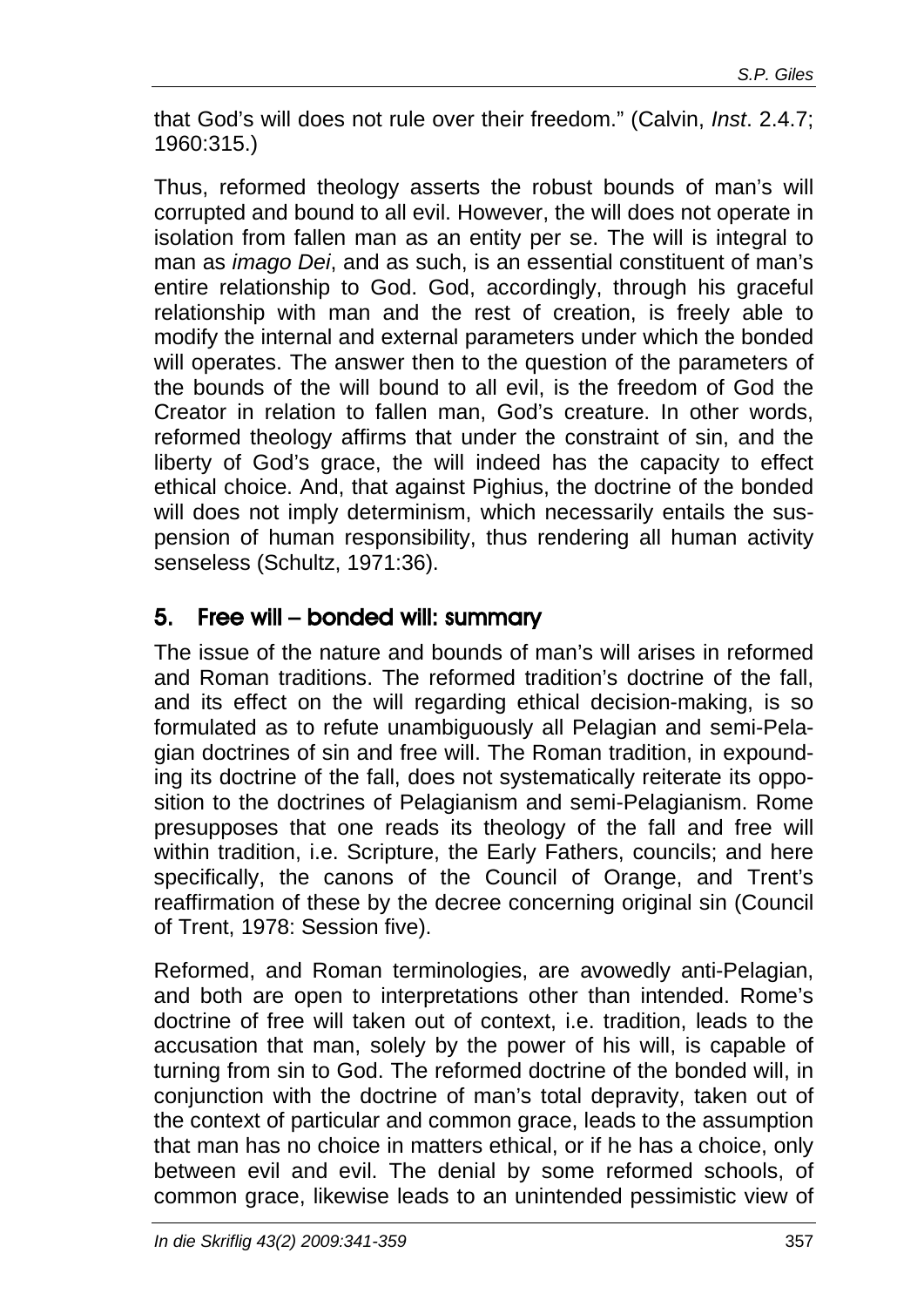man that negates his God-given irrevocable status of *imago Dei* to an irrelevance with respect to ethical decision-making, and consequently imposes limits to his ethical ability beyond those Calvin intended.

Optimistically, reformed theology affirms that the limits to man's will, and hence man's ethical ability, is ultimately determined by his dependence on God, and not upon his bondage to sin, and even less upon the power of Satan; for the whole person is bound to sin, not to Satan. Original sin manifestly ruined man's harmonious relationship to God, but did not annihilate it. Further, man is not immune from Satan's temptation to sin. It is within this matrix of sin and grace that fallen man exercises his will and ethical ability. Alternatively, now that sound understanding of the reality of free will is here established, one may say that fallen man exercises his free will and ethical ability within this matrix of sin and grace.

To conclude, the valid reformed position of radical supralapsarianism notwithstanding, the balance of the reformed ethical tradition affirms that the regenerate and unregenerate alike are not so bound to sin that they are rendered incapable of meaningful ethical decisions in the face of moral dilemmas. The reformed theoretical framework of ethics acknowledges that moral choices are a practical possibility, be it through the activity of particular grace for the regenerate, or common grace for the unregenerate. This article accepts that man is in possession of an impaired moral faculty that is nevertheless capable of grasping universal ethical implications of moral dilemmas.

#### List of references

- BELGIC CONFESSION. 1999. (*In* Beeke, J.R. & Ferguson, S.B., *eds*. Reformed confessions harmonized. Grand Rapids: Baker. p. 2-244.)
- BIBLE. 1989. New revised standard version. Grand Rapids: Zondervan.
- CALVIN. 1960. Calvin: institutes of the Christian religion. Vol. 2. Ed. by J.T. McNeill. Philadelphia. Westminster.
- CALVIN. 1965. Genesis. Ed. and trans. by J. King. Edinburgh: The Banner of Truth Trust.
- CALVIN. 1996. The bondage and liberation of the will a defence of orthodox doctrine of human choice against Pighius. Ed. by A.N.S. Lane. Trans. by G.I. Davies. Grand Rapids: Baker.
- CANONS OF DORT. 1999. (*In* Beeke, J.R. & Ferguson, S.B., *eds*. Reformed confessions harmonized. Grand Rapids: Baker. p. 2-244.)
- COUNCIL OF TRENT. 1978. (*In* Schroeder, H.J. Canons and Decrees of the Council of Trent. English translation. Rockford: Tan Books.